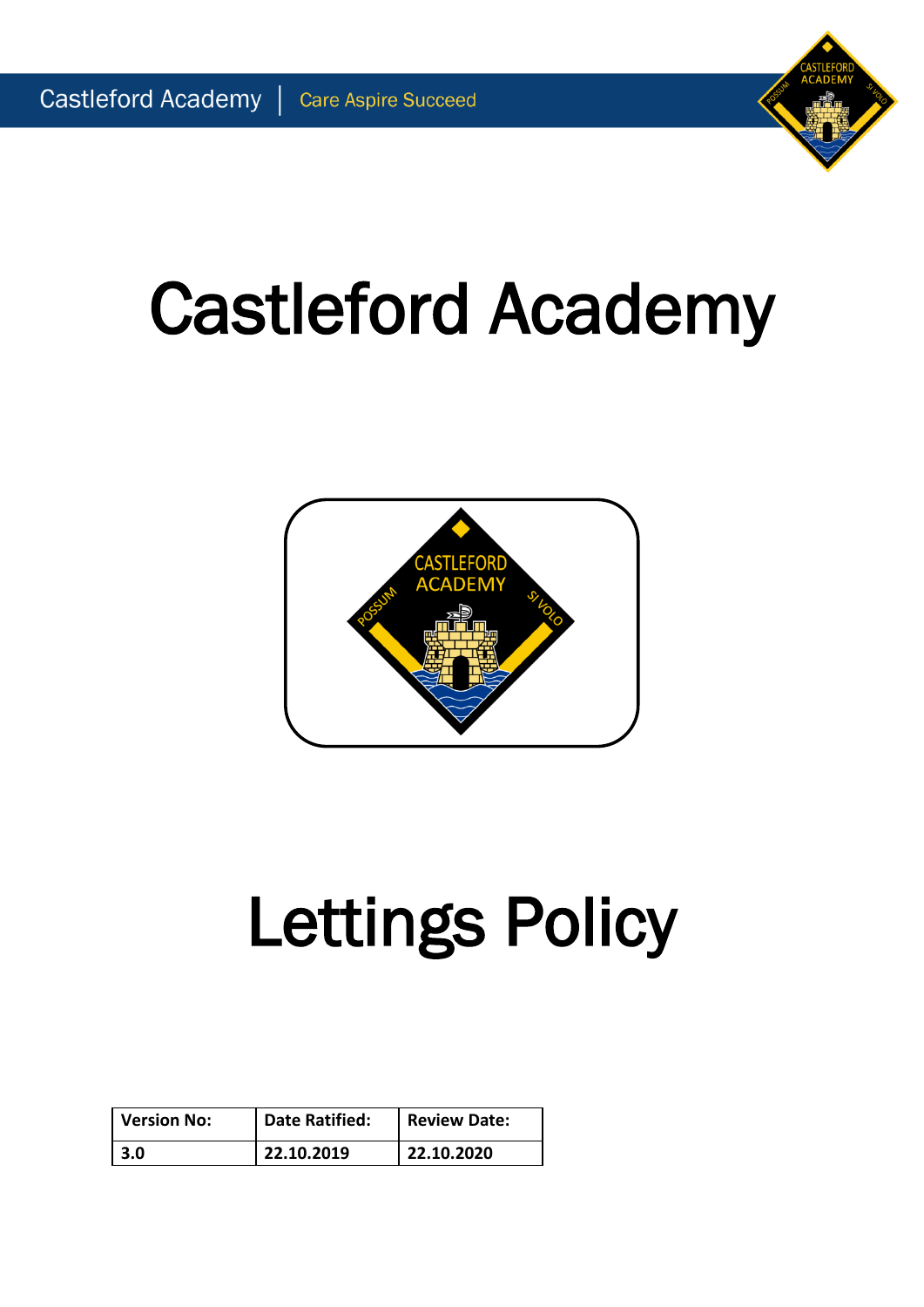

## CASTLEFORD ACADEMY LETTINGS POLICY

#### **Introduction**

The Governing Body regards the Academy buildings and grounds as a community asset and will make every reasonable effort to enable them to be used as much as possible. However, the overriding aim of the Governing Body is to support the Academy in providing the best possible education for its students, and any lettings of the premises to outside organisations will be considered with this in mind.

The Academy's funding (which is provided for the education of its students) will not be used to subsidise any lettings by community or commercial organisations. A charge will be levied to meet the additional costs incurred by the Academy in respect of any lettings of the premises. As a minimum, the actual cost to the Academy of any use of the premises by an outside organisation must be reimbursed to the Academy's budget.

## Definition of a Letting

A letting may be defined as "any use of the Academy premises (buildings and grounds) by either a community group (such as a local drama group or football team), or a commercial organisation (such as the local branch of 'Weight Watchers')". A letting must not interfere with the primary activity of the Academy, which is to provide a high standard of education for all its students.

Use of the premises for activities such as staff meetings, parents' meetings, Governing Body meetings and extra-curricular activities of students supervised by Academy staff, fall within the corporate life of the Academy. Costs arising from these uses are therefore a legitimate charge against the Academy's budget.

## Charges for a Letting

The Governing Body is responsible for setting charges for the letting of the Academy premises. A charge will be levied which covers the following:

- Cost of services (heating and lighting);
- Cost of staffing;
- Cost of administration:
- Cost of wear and tear;
- Cost of use of Academy equipment (if applicable);
- Profit element (if appropriate).

Where there are multiple lettings taking place at the same time, the costs for services and staffing will normally be shared between the organisations involved.

The specific charge levied will be reviewed annually, during the spring term, by the Finance, Personnel & Premises Committee, for implementation from the beginning of the next financial year, with effect from 1st September of that year. Current charges will be provided in advance of any letting being agreed and are detailed in Appendix A.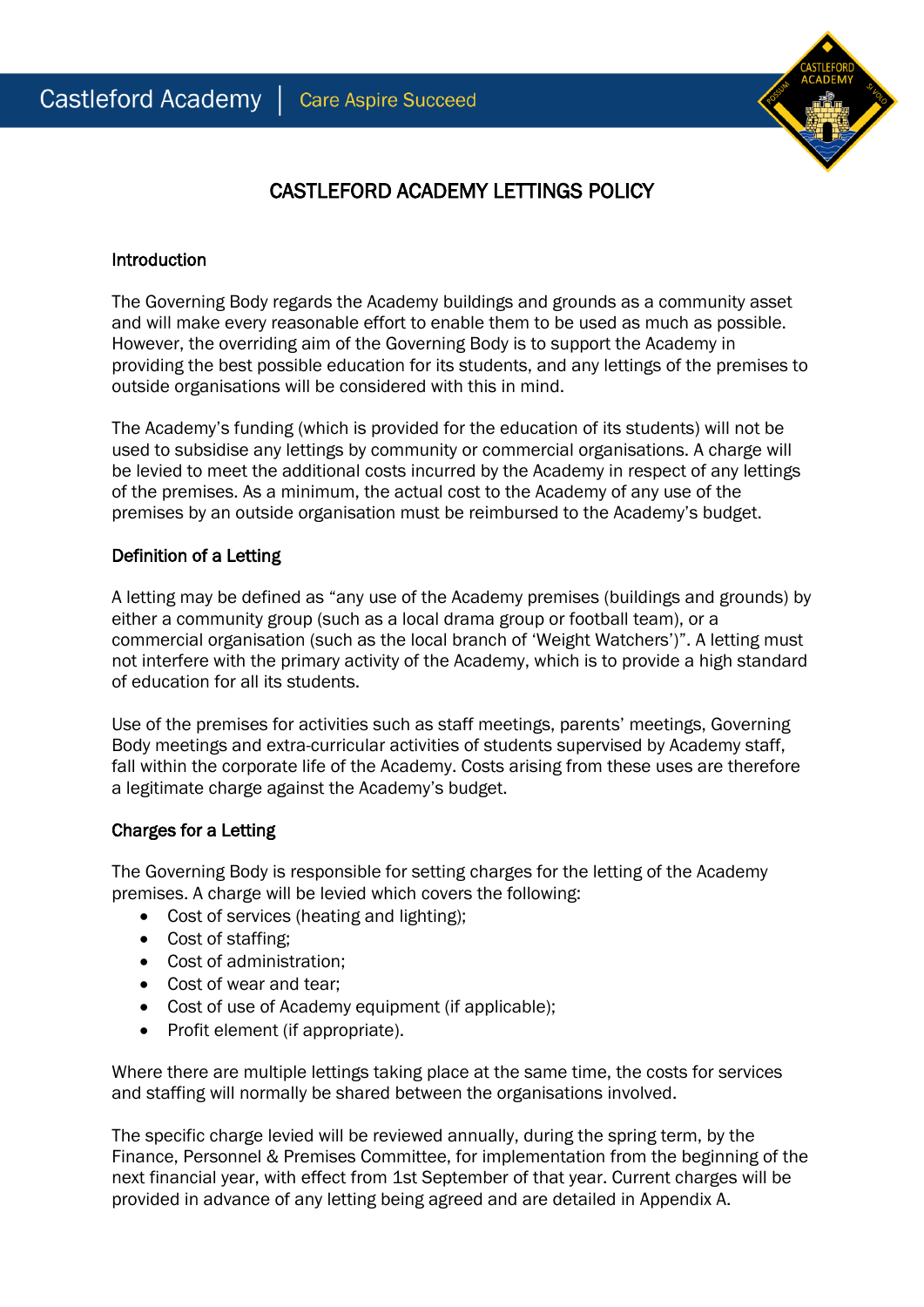

## VAT

In general, the letting of rooms for non-sporting activities is exempt of VAT, whereas sports lettings are subject to VAT (although there are exemptions under certain circumstances). For specific lettings, clarification will be sought from the Director of Business.

## Management and Administration of Lettings

The Director of Business is responsible for the management of lettings, in accordance with the Governing Body's policy.

Organisations seeking to hire the Academy premises should approach the Finance Manager (or other designated member of staff), who will identify their requirements and clarify the facilities available.

An Initial Request Form (Appendix B) should be completed at this stage. The Governing Body has the right to refuse an application, and no letting should be regarded as booked until approval has been given in writing. No public announcement of any activity or function taking place should be made by the organisation concerned until the booking has been formally confirmed.

Once a letting has been approved, a letter of confirmation will be sent to the hirer, setting out full details of the letting and enclosing a copy of the terms and conditions and the hire agreement. The letting should not take place until the signed hire agreement has been returned to the Academy.

The person applying to hire the premises will be invoiced for the cost of the letting, in accordance with the Governing Body's current scale of charges. Castleford Academy may wish to seek payment in advance in order to reduce any possible bad debts.

The hirer should be a named individual and the agreement should be in their name, giving their permanent private address. This avoids any slight risk that the letting might be held to be a business tenancy, which would give the hirer security of tenure.

Income and expenditure associated with lettings will be regularly monitored to ensure that at least a "break even" situation is being achieved.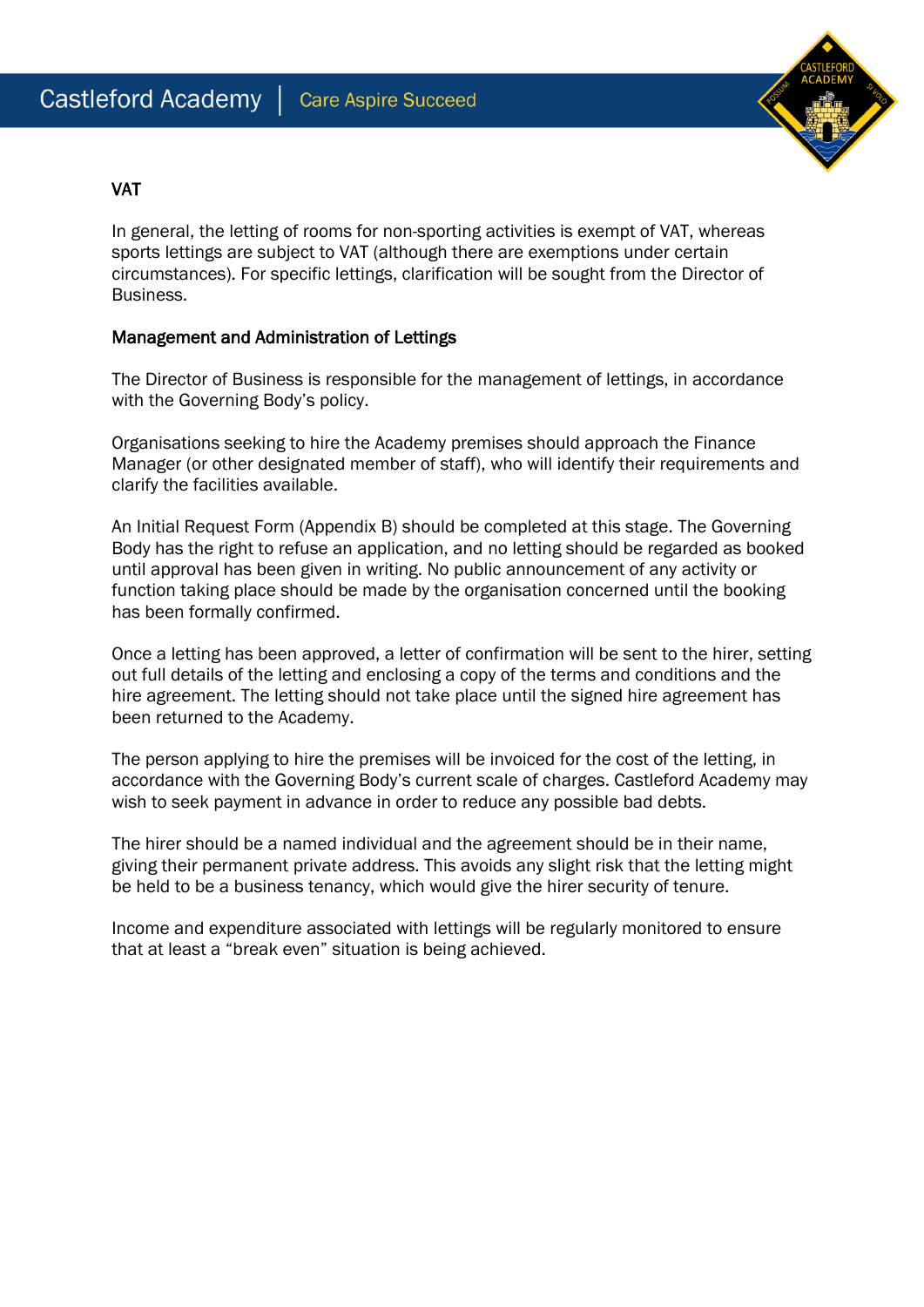

## TERMS AND CONDITIONS FOR THE HIRE OF THE ACADEMY PREMISES

All terms and conditions set out below must be adhered to. The "Hirer" shall be the person making the application for a letting, and this person will be personally responsible for payment of all fees or other sums due in respect of the letting.

## Status of the Hirer

Lettings will not be made to persons under the age of 18, or to any organisation or group with an unlawful or extremist background. The hire agreement is personal to the hirer only, and nothing in it is intended to have the effect of giving exclusive possession of any part of the Academy to them or of creating any tenancy between the Academy and the hirer.

## Priority of Use

The Director of Business will resolve conflicting requests for the use of the premises, with priority at all times being given to Academy functions.

Second priority for 3G Pitch Bookings will be given to the partner clubs of Castleford Academy: Castleford Town Football Club and White Rose Ladies Football Club.

## Attendance

The Hirer shall ensure that the number of persons using the premises does not exceed that for which the application was made and approval given.

## Behaviour

The Hirer shall be responsible for ensuring the preservation of good order for the full duration of the letting and until the premises are vacated.

## Public Safety

The Hirer shall be responsible for the prevention of overcrowding (such as would endanger public safety), and for keeping clear all gangways, passages and exits. The Hirer shall be responsible for providing adequate supervision to maintain order and good conduct.

## Own Risk

It is the Hirer's responsibility to ensure that all those attending are made aware of the fact that they do so in all respects at their own risk.

## Damage, Loss or Injury

The Hirer warrants to the Governing Body that it has appropriate public liability insurance to cover all its legal liabilities for accidents resulting in injuries to persons (including all participants in the activity for which the premises are being hired), and/or loss of or damage to property, including the hired premises, arising out of the letting. The minimum limit for this insurance cover is £2 million. The Hirer must produce the appropriate certificate of insurance cover before the letting can be confirmed.

Castleford Academy will not be responsible for any injury to persons or damage to property arising out of the letting of the premises.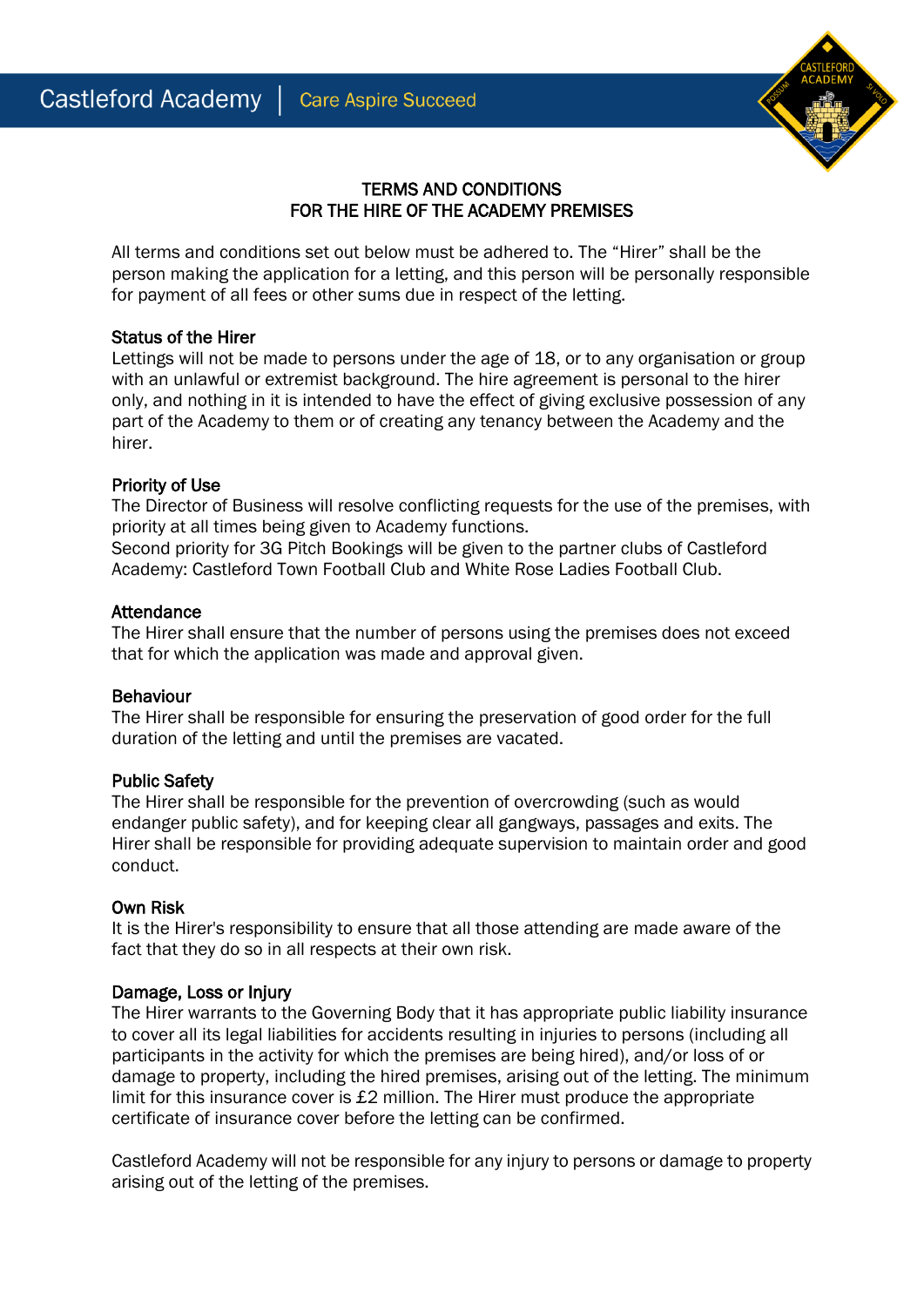

## Furniture and Fittings

Furniture and fittings shall not be removed or interfered with in any way. No fittings or decorating of any kind necessitating drilling, or the fixing of nails or screws into fixtures which are part of the Academy fabric, are permitted. In the event of any damage to premises or property arising from the letting, the Hirer shall pay the cost of any reparation required.

#### Academy Equipment

This can only be used if requested on the initial application form, and if its use is approved by the Director Business. Responsible adults must supervise the use of any equipment which is issued and ensure its safe return. The Hirer is liable for any damage, loss or theft of Academy equipment they are using, and for the equipment's safe and appropriate use.

#### Electrical Equipment

Any electrical equipment brought by the Hirer onto the Academy site MUST comply with the code of practice for portable electrical appliance equipment. Equipment must have a certificate of safety from a qualified electrical engineer. The intention to use any electrical equipment must be notified on the application.

#### Car Parking Facilities

Subject to availability, these may be used by the Hirer and other adults involved in the letting.

#### Toilet Facilities

Access to the Academy's toilet facilities is included as part of the hire arrangements.

#### First Aid Facilities

There is no legal requirement for the Academy to provide first aid facilities for the Hirer. It is the Hirer's responsibility to make their own arrangements, such as the provision of first aid training for supervising personnel, and the provision of a first aid kit, particularly in the case of sports lettings. Use of the Academy's resources is not available.

#### Food and Drink

No food or drink may be prepared or consumed on the property without the direct permission of the Governing Body, in line with current food hygiene regulations. All litter must be placed in the bins provided.

#### Intoxicating Liquor

No intoxicants shall be brought on to or consumed on the premises.

#### **Smoking**

The whole of the Academy premises including grounds (car-parks and sports pitches) are non-smoking areas, and smoking is strictly not permitted. This includes e-cigarettes and vapes.

#### Heels and Shoes

No stiletto or any type of thin heel is to be worn in the Sports Hall, Dance Studio, Drama Studio and Fitness Suite. If activities involve outdoor use, participants should ensure footwear is cleaned before re-entering the premises.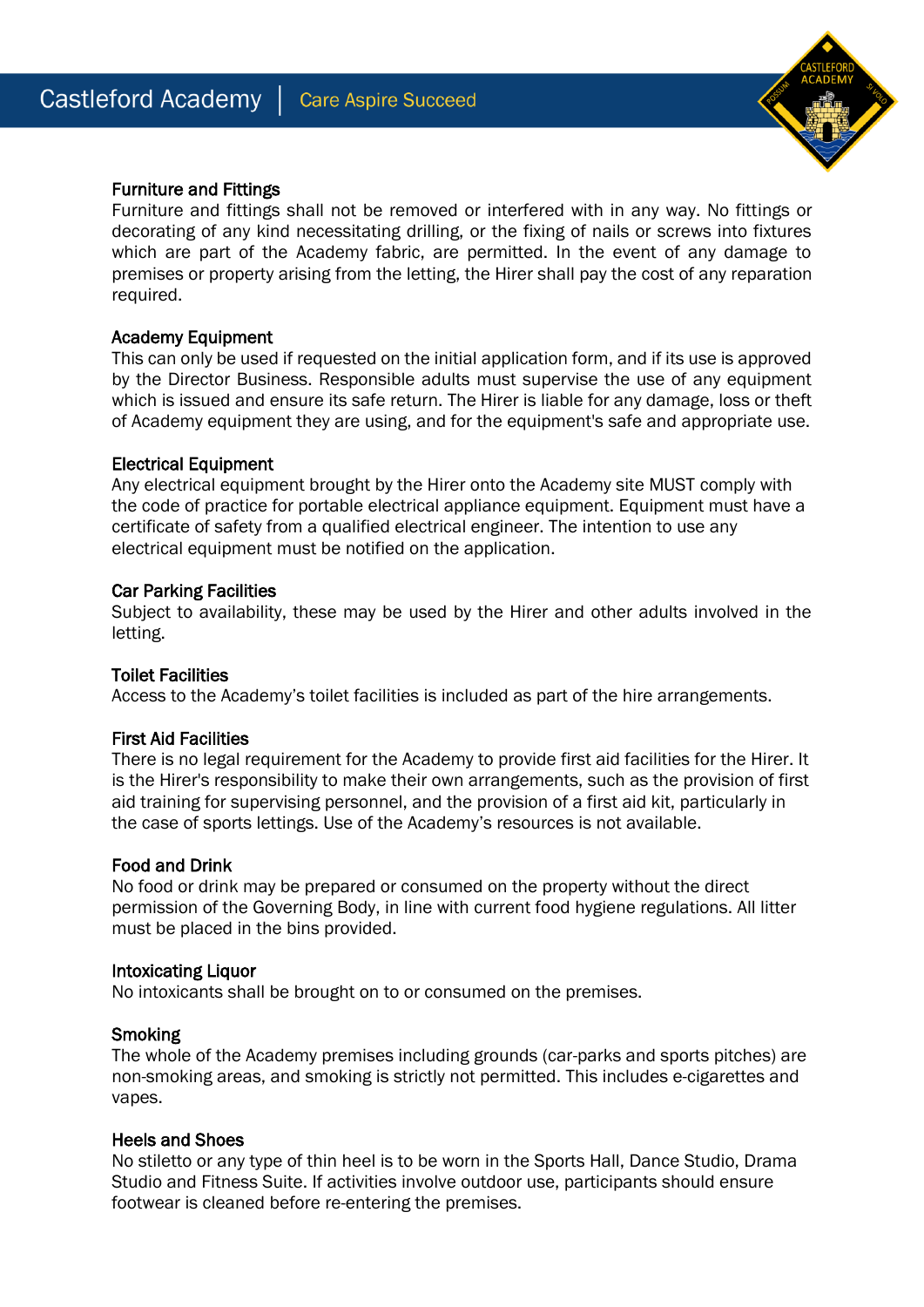No outdoor footwear that may cause damage to the facility 3G carpet is to be worn by any user. No screw-in studs, large moulded studs, moulded blades or high heels are allowed.

## Copyright or Performing Rights

The Hirer shall not, during the occupancy of the premises, infringe any subsisting copyright or performing right, and shall indemnify the Academy against all sums of money which the Academy may have to pay by reason of an infringement of copyright or performing right occurring during the period of hire covered by this agreement.

## Sub-letting

The Hirer shall not sub-let the premises to another person.

## **Charges**

Hire charges are reviewed annually, a full quotation will be proved on request.

## Variation of Scales of Charges and Cancellations

The Hirer acknowledges that the charges given may be increased from time to time (they will be reviewed by the Governing Body on an annual basis) and that the letting may be cancelled, provided that in each circumstance at least 28 days' notice either way is given.

#### Security and Site Supervision

The Governors will hire and pay for a person to be responsible for the security and supervision of the premises before, during and after the hire, and for the cleaning of the premises after its use. This cost will be included in the charge for the letting. If no suitable person can be employed, then the letting will not be allowed or will be cancelled. Only named key holders may operate the security system. Keys should not be passed to any other person without direct permission of the Governing Body of the Academy.

#### Right of Access

The Governing Body reserves the right of access to the premises during any letting. The Director of Business or members of the Governing Body from the Finance and Personnel Committee (or suitable alternative) may monitor activities from time to time.

## Conclusion of the Letting

The Hirer shall, at the end of the hire period, leave the accommodation in a reasonably tidy condition, all equipment being returned to the correct place of storage. If this condition is not adhered to, an additional cost may be charged.

## Vacation of Premises

The Hirer shall ensure that the premises are vacated promptly at the end of the letting. The Hirer is responsible for supervising any children taking part in an activity until they are collected by a responsible adult. In the event of an emergency, occupants must leave the Academy by the nearest exit and assemble in the nearest c*ar park.* Hirers are responsible for familiarising themselves with emergency exits and must ensure that participants are aware of evacuation procedures.

## Promotional Literature/Newsletters

A draft copy of any information to be distributed to participants or through the Academy must be sanctioned by the Headteacher a week prior to distribution by the Hirer.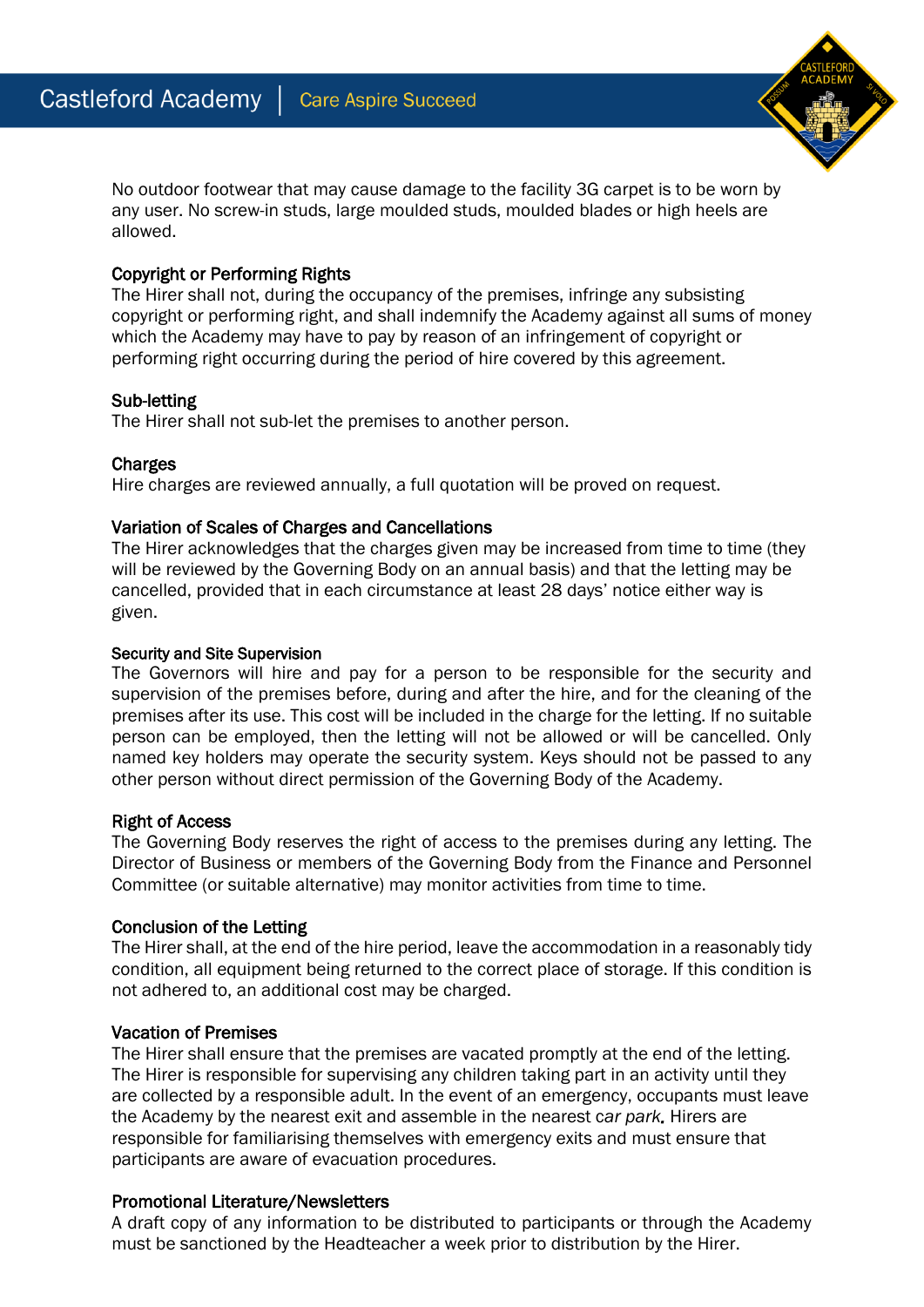

Facilities available to hire:

- 3G Pitch (2 pitches available. FIFA Standard / World Rugby Regulation 22 Compliant)
- Sports Hall
- Gymnasium
- Dance Studio
- Drama Studio

## Community Operating Hours:

- Monday to Friday 6.00pm until 10.00pm
- Saturday and Sunday 9.00am until 6.00pm (extended opening by prior agreement with the Director of Business and Premises Manager)

For more information and prices with regard to hiring any of the Academy facilities, please contact: Paula Bottomley, Finance Officer on 01977 605060 or by email: accounts@castlefordacademy.com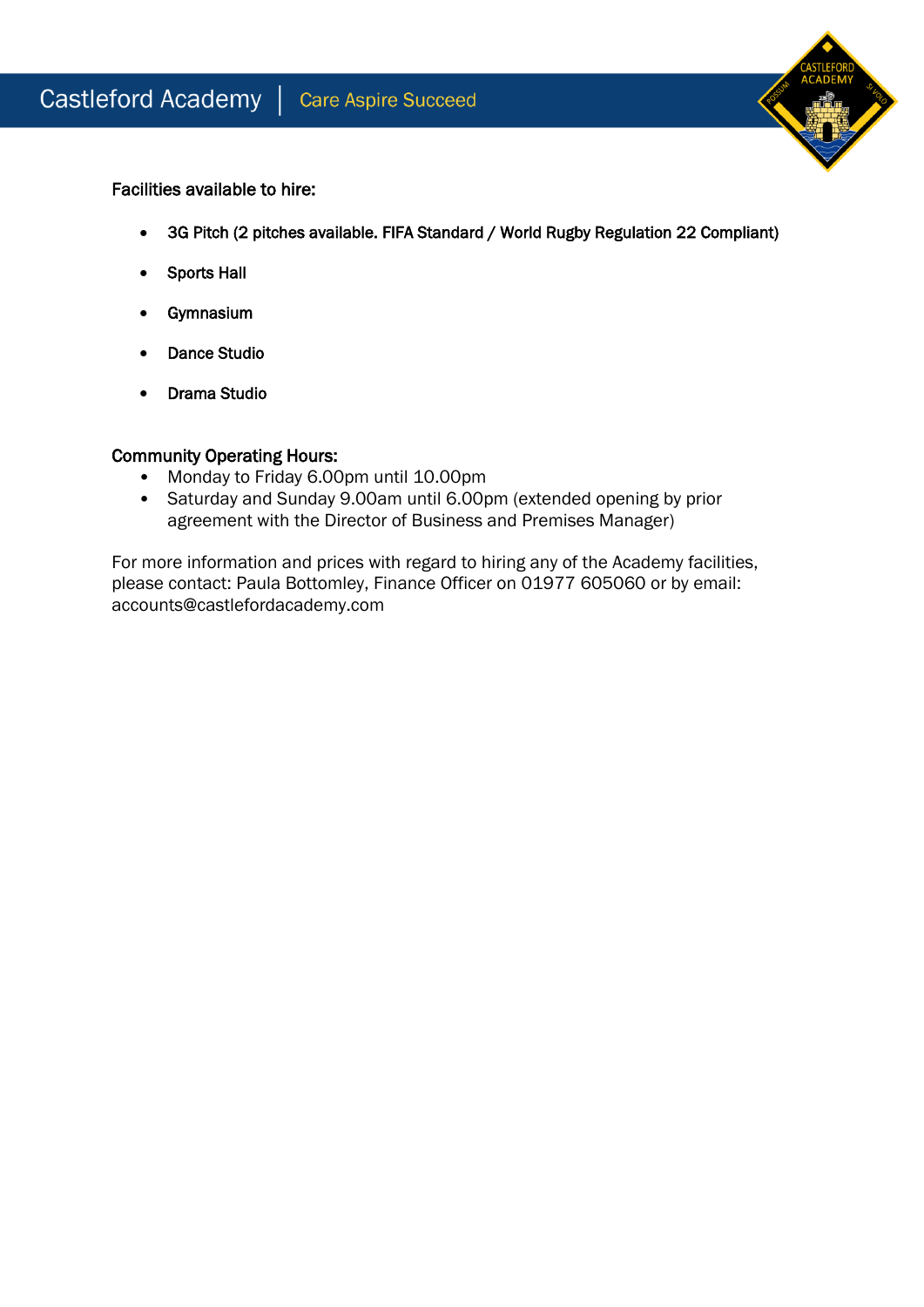

## APPENDIX A

Castleford Academy Lettings Charges AY2019/20 (to be reviewed in January 2020)

|                    | <b>Hourly Rate</b> |
|--------------------|--------------------|
| Dance Studio       | £20.00             |
| Drama Studio       | £20.00             |
| Gymnasium          | £22.50             |
| <b>Sports Hall</b> | £27.50             |
| Fields             | £17.50             |

## 3G Pitch(s) with Shock Pad (FIFA Standard / World Rugby Regulation 22 Compliant)

|                                                     | <b>Half Pitch</b> | <b>Full Pitch</b> |
|-----------------------------------------------------|-------------------|-------------------|
| Partner Clubs: Castleford Town JFC & White Rose, WR | £30               | £50               |
| FA Charter Standard Clubs and Rugby Clubs           | £35               | £55               |
| Other Clubs & Community 5-a-side Bookings           | £45               | £65               |
| Community Junior 5-a-side                           | £45               | £65               |
| <b>Commercial Bookings</b>                          | £70               | f.120             |

|                                      | Half Pitch   Full Pitch |      |
|--------------------------------------|-------------------------|------|
| <b>Rugby League Matches</b>          | £35                     | £55  |
| <b>Commercial Rugby League Match</b> | £70                     | £120 |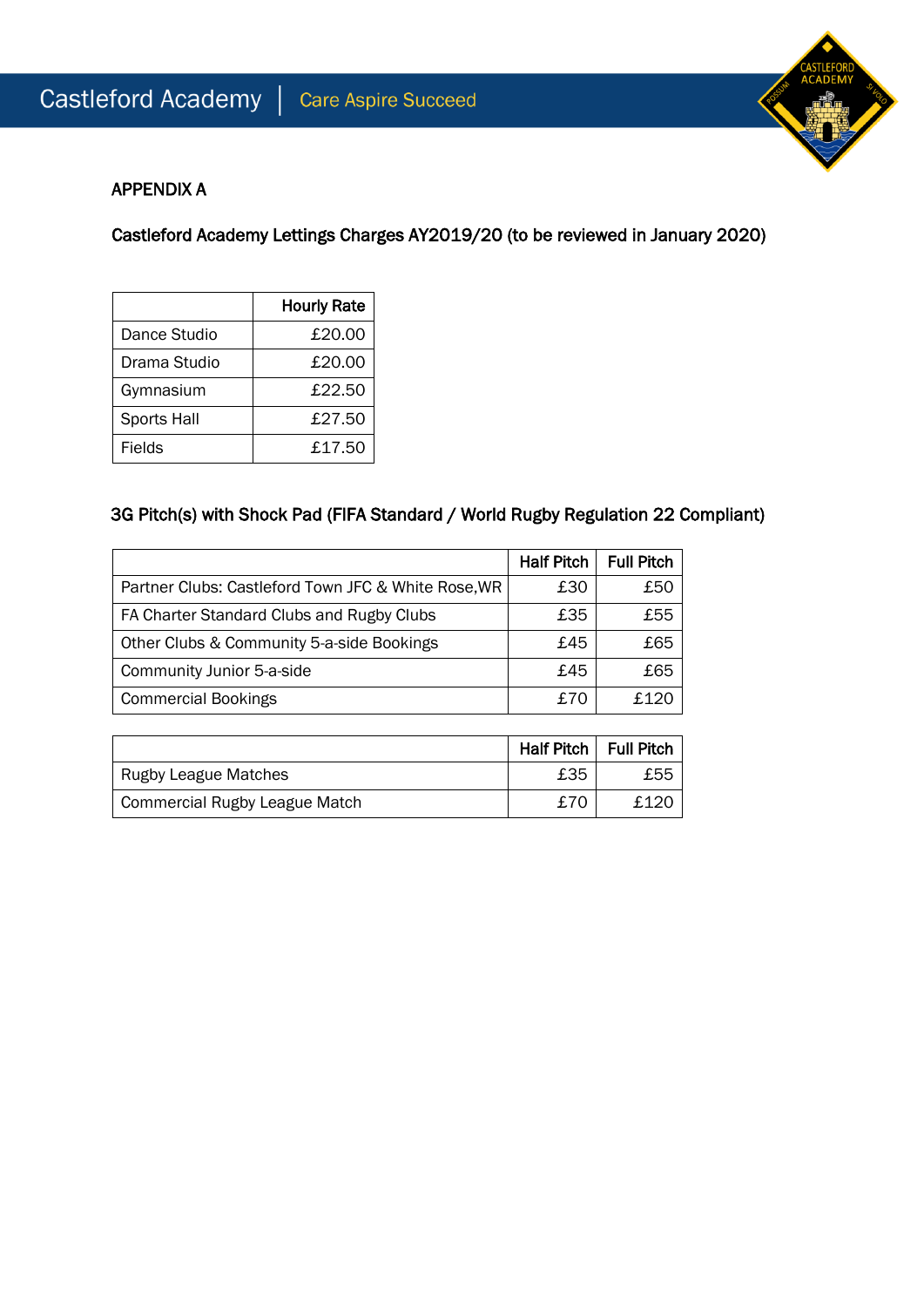

## APPENDIX B

## Castleford Academy Initial Request Form

**Name of Applicant:**

**Address:**

 $\overline{\phantom{a}}$ 

**Telephone Number:**

**Email Address:**

**Name of Organisation:** 

**Activity of Organisation:**

**Details of facilities to be hired:**

 **(Please allow time for your preparation and clearing up) Day of Week Requested: Start time: Finish time:**

**Dates required:**

**Use of Academy equipment (please specify your request):**

**Details of any electrical equipment to be brought:**

**Maximum number of participants:**

**Total number of males: Total number of females:**

**Age range of participants:**

Dates during the year when the facilities will be unavailable due to Academy use of closure will be issued at the beginning of the Academy year in September. These dates may be subject to change, but prior notice will always be given if the premises become unavailable due to unforeseen circumstances.

The Hirer confirms:

- That adequate and appropriate insurance cover is in place for the activity to be carried out
- That arrangements are in place with reference to First Aid
- Compliance with the regulations regarding the use of own electrical equipment

(Please see Terms and Conditions for further details).